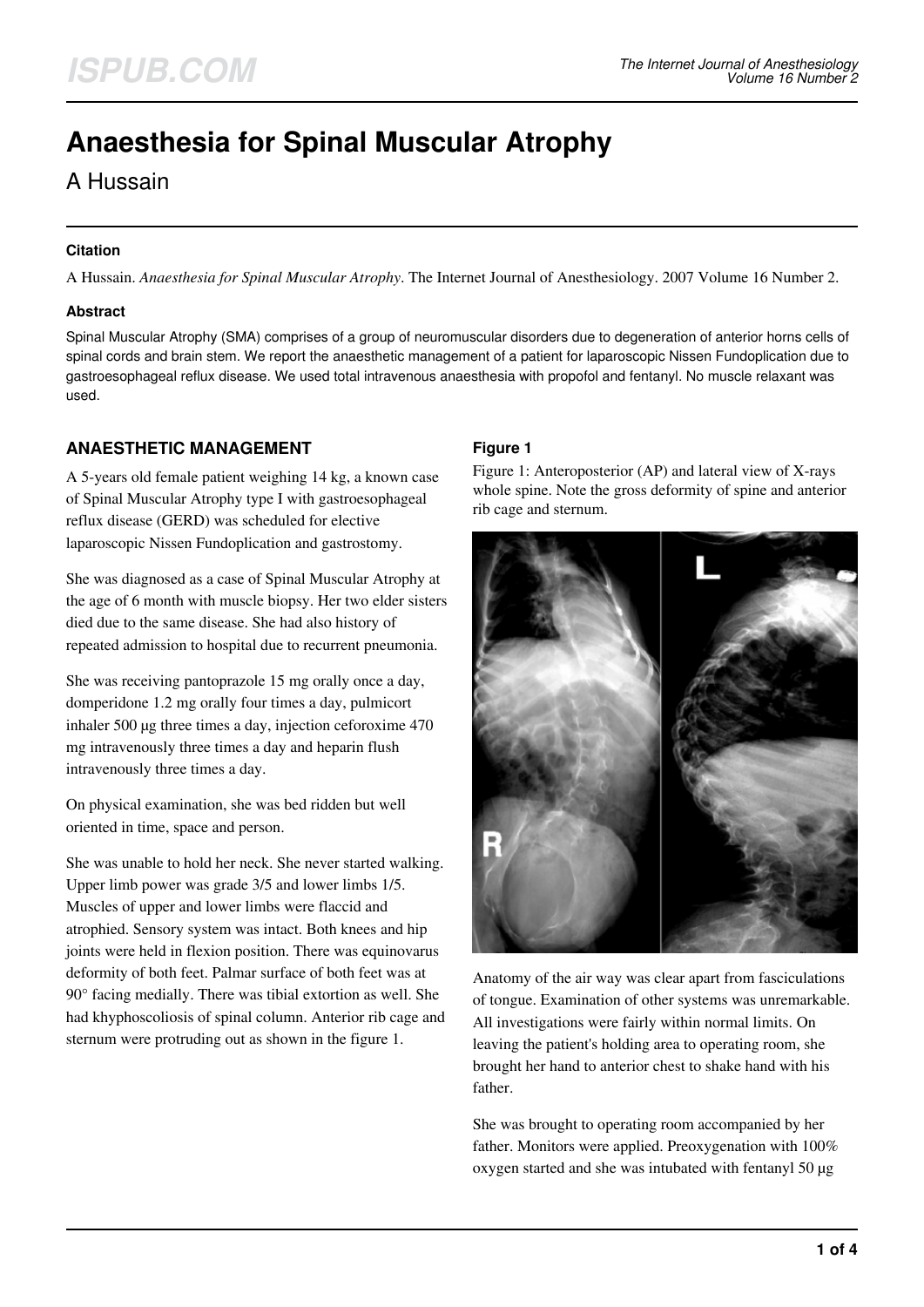and propofol 40 mg with cricoid pressure. Anaesthesia was maintained with oxygen, air and propofol infusion 10-15 mg/kg/hour with intermittent boluses of fentanyl. After 90 minutes procedure was converted to open Nissen Fundoplication and gastrostomy. All procedure took 3 hours. A total dose of propofol 500 mg and fentanyl 225 µg was consumed. No muscle relaxant was used. Her trachea was extubated on the table and then transferred to Pediatric ICU uneventfully.

## **DISCUSSION**

The Spinal Muscular Atrophy (SMA) comprises a group of autosomal-recessive disorders characterized by progressive weakness of the lower motor neurons. Spinal muscular atrophy is anatomically characterized by the loss of lower (alpha) motor neurons in the entire spinal cord and some times in brainstem motor nuclei (nuclei of cranial nerves V, VII, IX, and XII). Molecular and genetic studies revealed mutations in the survival motor neuron, or SMN, gene in chromosome sub-bands 5q11.2-13.3. The incidence of SMA is 7.8-10 cases per 100,000 live births. Patients with SMA present with weakness and muscle wasting in the limbs, respiratory, and bulbar or brainstem muscles. They have no evidence of cerebral or other CNS dysfunction. Patients with SMA often have above-average intelligence quotients (IQs) and demonstrate high degrees of intelligence. Several types SMA have been described on the basis of the age when accompanying clinical features appear. The clinical manifestations of each particular form of SMA are discussed below:

SMA type I - Acute infantile or Werdnig-Hoffman disease. Patients present before 6 months of age, with 95% of patients having signs and symptoms by 3 months. They have severe, progressive muscle weakness and flaccid or reduced muscle tone (hypotonia). Bulbar dysfunction includes poor sucking ability, reduced swallowing, and respiratory failure. Patients have no involvement of the extraocular muscles, and facial weakness is often minimal or absent. They have no evidence of cerebral involvement, and infants appear alert. Weakness is greater in proximal than distal muscles and may mimic muscle disease (myopathy). Findings on sensory examination are normal. Deep tendon reflexes are absent, as are long-tract signs and sphincteral abnormalities. Arthrogryposis, or deformities of the limbs and joints at birth, can be observed and results from in utero hypotonia. Skeletal deformities (scoliosis) may be present. In the infant or newborn, fasciculations are often restricted to the tongue, but tongue fasciculations can be difficult to distinguish from

normal random movements unless atrophy is also present.

SMA type II - Chronic infantile form. This is the most common form of SMA, and some experts believe that SMA type II may overlap types I and III. Most children present between the ages of 6 to 18 months. The most common manifestation that parents and physicians note is developmental motor delay. Infants with SMA type II often have difficulties with sitting independently or failure to stand by 1 year of age. An unusual feature of the disease is a postural tremor affecting the fingers. This is thought to be related to fasciculations in the skeletal muscles. Pseudohypertrophy of the gastrocnemius muscle, musculoskeletal deformities, and respiratory failure can occur. The lifespan of patients with SMA type II varies from 2 years to the third decade of life. Respiratory infections account for most deaths. Infants cannot get to a sitting position on their own, though they may stay upright if placed in that position. As with SMA type I, SMA type II cause notable, symmetric proximal weakness, hypotonia, and fasciculations. Findings on sensory examination are normal, and long-tract signs are absent. When the patient's hands are held out, a characteristic fine postural tremor may be observed.

SMA type III - Chronic juvenile or Kugelberg-Welander syndrome. This is a mild form of autosomal recessive SMA that appears after the age of 18 months. SMA type III is characterized by slowly progressive proximal weakness. Most children with SMA III can stand and walk but have trouble with motor skills, such as going up and down stairs. Bulbar dysfunction occurs late in the disease. Patients may show evidence of pseudohypertrophy, as in patients with SMA type II. The disease progresses slowly, and the overall course is mild. Many patients have normal life expectancies. Children can ambulate, but they have proximal muscle weakness and various degrees of muscle hypotonia and wasting. The lower extremities are often more severely affected than the upper extremities.

SMA type IV - Adult-onset form Onset is typically in the mid-30s. In many ways, the disease mimics the symptoms of type III. Overall, the course of the disease is benign, and patients have a normal life expectancy. Patients are similar to those with SMA type III in presentation and clinical findings, though the overall degree of motor weakness is less severe in type IV than in type III  $[$ <sub>1</sub>].

There are only few reports of anesthetic management of cases with spinal muscular atrophy in the anesthesia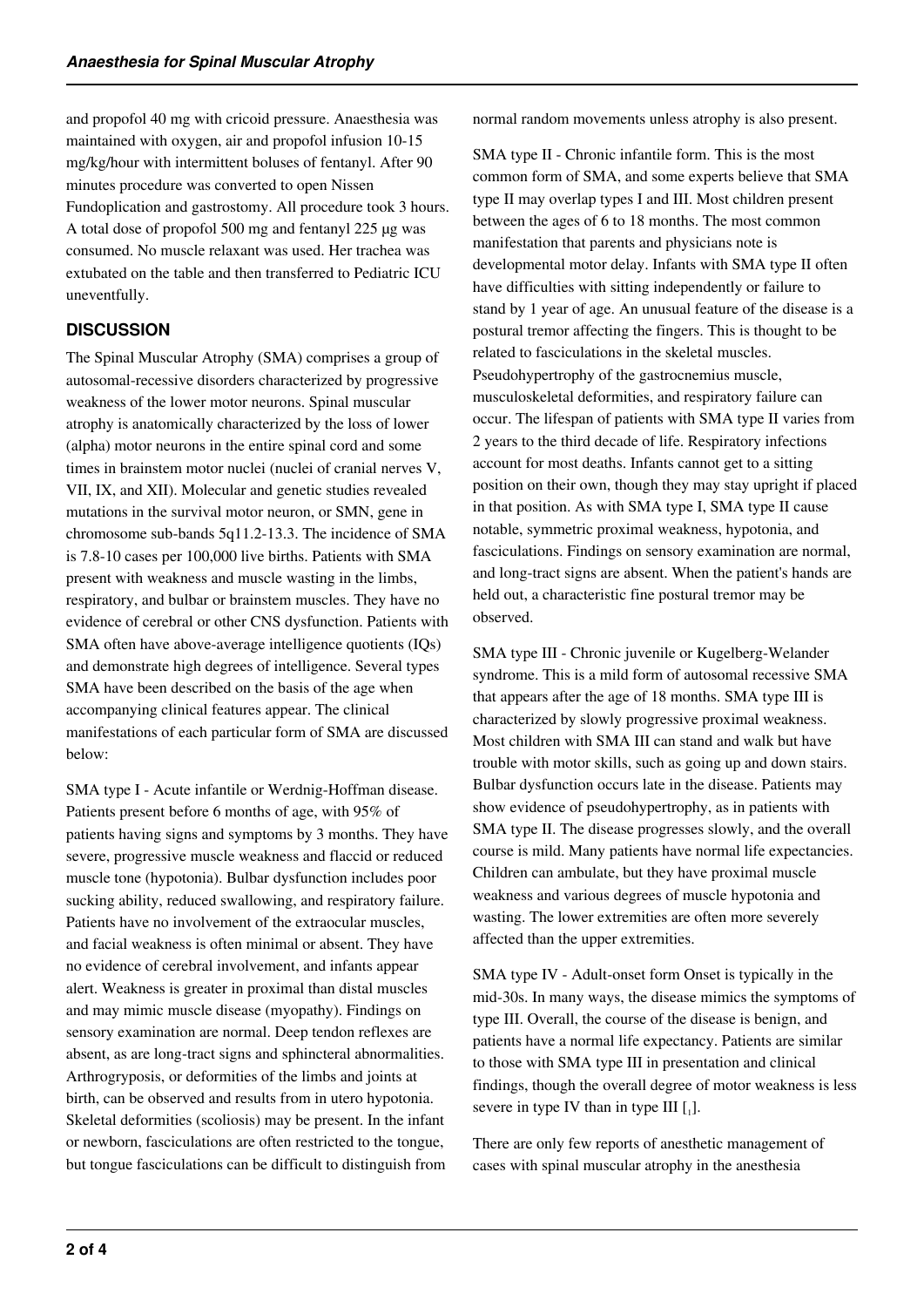literature. These cases were successfully managed with spinal  $\left[2, 3\right]$ , epidural  $\left[4\right]$  and general anesthesia with total intravenous anaesthesia (TIVA)  $\left[ \begin{smallmatrix} 5 \end{smallmatrix} \right]$  and two cases of general anaesthesia  $\left[\begin{smallmatrix}6&7\end{smallmatrix}\right]$  with the use of non-depolarizing muscle relaxant. In the first case it was used due to laryngospasm and patient recovered very well but in the second case delayed return of skeletal muscle power following nondepolarizing neuromuscular blocking agent was observed. Hajime et al [<sub>8</sub>] reported a case of difficult airway in a patient with spinal muscular atrophy.

Anesthetic problems include:

- 1. A possible hypersensitivity to non-depolarizing neuromuscular blocking agents, and succinylcholine induced kyperkalemia.
- 2. Presence of weak laryngeal refluxes may predispose the patient to aspirate the oropharyngeal or gastric secretions so patients should be given adequate prophylaxis against aspiration syndromes.
- 3. Chronic weakness of inspiratory respiratory muscles and decreased ability to cough can result in loss of pulmonary reserves and accumulation of secretions that predisposes to recurrent pneumonia. Post operative pulmonary dysfunction must be anticipated and attempts made to facilitate clearance of secretions.
- 4. Since there is no or minimal muscular activity, chances of deep vein thrombosis are increased so patients should have adequate prophylaxis.

5. Skeletal muscle atrophy can predispose to long bone fractures so there is need to handle these patients care fully and pressure points padded very well.

From our experience gained in this case, we recommend the use of total intravenous anaesthesia (TIVA) without the use of muscle relaxant; general anaesthesia is required in patients suffering from spinal muscular atrophy.

#### **References**

1. Bryan Tsao and Andrey Stojic. Spinal Muscular Atrophy. Available at http://www.emedicine.com/neuro/topic631.htm. Article Last Updated: Nov 2, 2006. (accessed 24 April 2008).

2. Harris S J and Moaz K. Caesarean section conducted under subarachnoid block in two sisters with spinal muscular atrophy. International Journal of Obstetric Anesthesia April 2002; 11(2):125 - 127.

3. Habib A S, Helsley S E, Millar S, Deballi P III and Muir H A. Anaesthesia for cesarean section in a patient with spinal muscular atrophy. Journal of Clinical Anesthesia 2004:16 (3): 217-219.

4. Veen A, Molenbuur B, Richardson F.J. Epidural anesthesia in a child with possible spinal muscular atrophy. Paediatric Anesthesia July 2002; 12 (6): 556-558. 5. Watts J C. Total intravenous anesthesia without muscle relaxant for eye surgery in a patient with Kugelberg-Welander Syndrome. Anaesthesia January 2003; 58(1):96. 6. Astrid G. Stucke and Eckehard A.E. Stuth. Use of rapacuronium in a child with spinal muscular atrophy. Pediatric Anesthesia November 2001; 11 (6), 725-728 7. McLoughlin L, Bhagvat P. Anaesthesia for caesarean section in spinal muscular atrophy type III. International Journal of Obstetric Anesthesia JULY 2004; 13 (3): 192 - 1958-

8. Arima H, Sobue K, Tanaka S, Morishima T, Ando H, Katsuya H. Difficult airway in a child with spinal muscular atrophy type I. Pediatric Anesthesia May 2003;13 (4): 342-344.